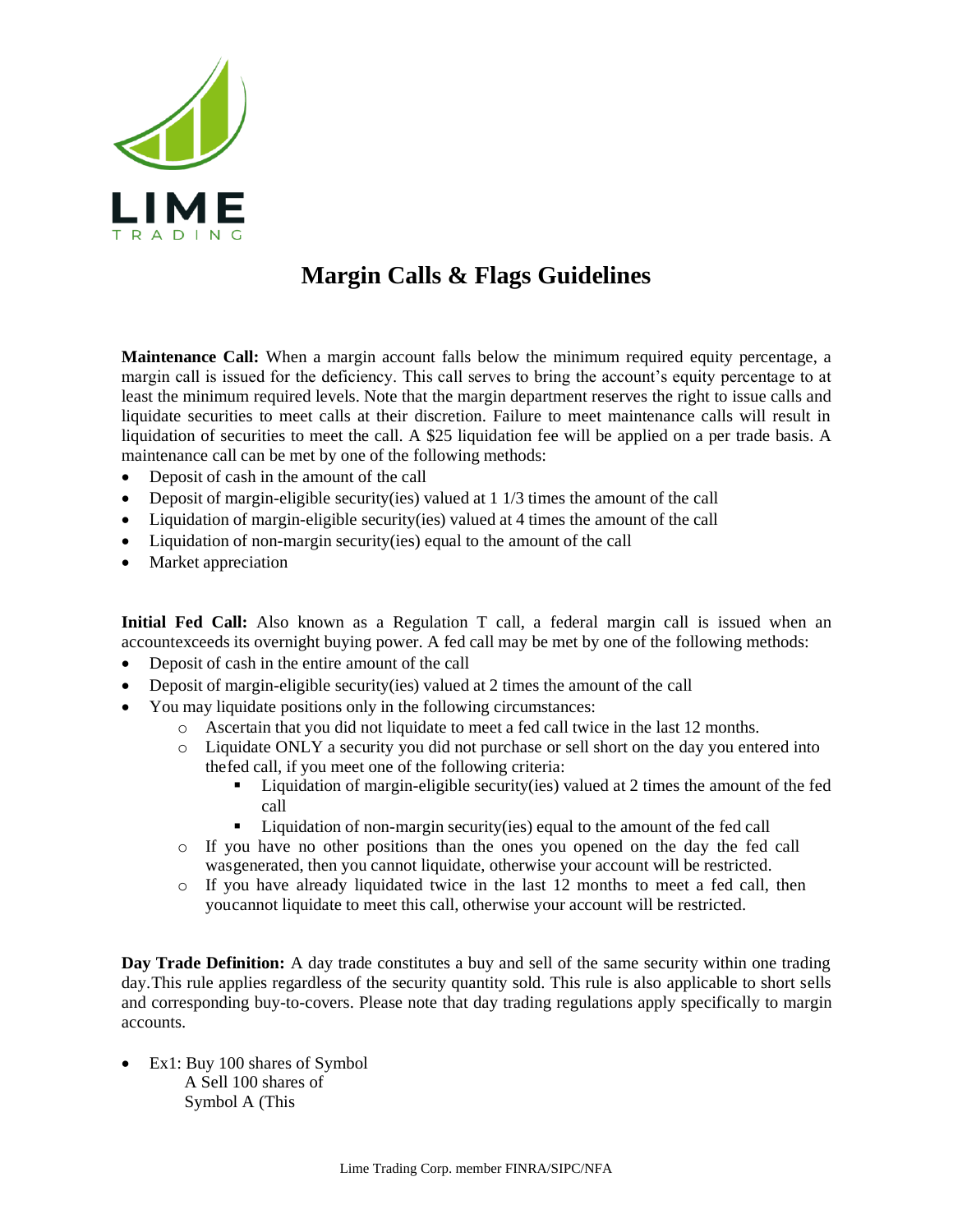

constitutes 1 day trade)

- Ex2: Buy 100 shares of Symbol A Sell 1 share of Symbol A (This constitutes 1 day trade)
- Ex3: Short 100 shares of Symbol A Buy to Cover 100 Shares of Symbol A(This constitutes 1 day trade)
- Ex4: Buy 100 shares of Symbol ASell 1 share of Symbol A Buy 100 shares of Symbol ASell 1 share of Symbol A (This constitutes 2 day trades)

\*Note that the examples given do not necessarily represent every possible example of a day trade

**Day Trade D Call:** A D call is issued when an account exceeds the intraday day trading buying power. The intraday buying power is 4 times the NYSE excess for long, margin-eligible securities. Note that the intraday buying power does not increase when securities held overnight are liquidated. A D call can be met by one of the following methods:

- Deposit of cash in the entire amount of the call
- Deposit of security(ies) valued at 4 times the amount of the call

**Q Call:** A Q call is issued when an account that is flagged as a pattern day trader executes a day trade when the start-of-day account equity is below \$25,000.

- The only way to satisfy this call is to deposit cash in the entire amount of the call.
- The restriction may be met by market appreciation but this does not satisfy the call; if you day trade again while under \$25,000 your account will be closed. If you choose to have your account unrestricted after you have appreciated over \$25,000, you must contact Score Priority via email at [info@scorepriority.com](mailto:info@scorepriority.com) to notify us that this is your intention. In the email, you must state that you will not day trade when your start-of-day equity is below \$25,000.
- If you would like to continue trading but cannot meet the minimum equity requirements and do not wish to deposit additional funds, you may do one of the following:
	- o Reply to the call email stating that you will not execute day trades from this point forward.
	- o Reply to the call email stating that you want margins removed from your account and your account will be changed to a cash account.